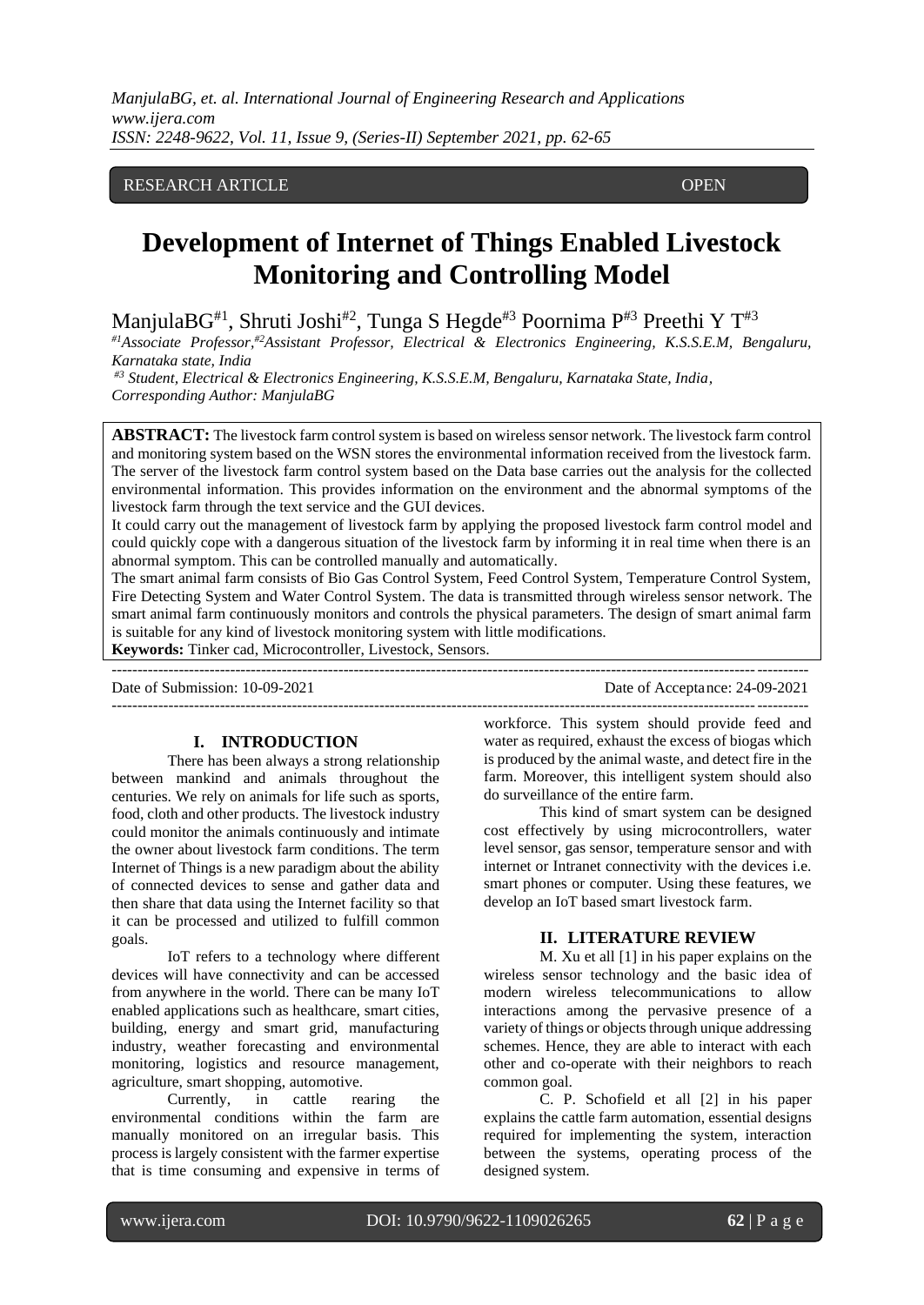B. S. Chowdhry et all [3] in his paper explains IoT enabled smart animal farm. The system was cost effective. It constantly monitors the physical parameters of an animal farm.

H. Yoe et all [4] in his paper proposes a livestock control system based on the distributed platform as a control and integrated management of livestock farm. The domestic livestock industry is expected to be competitive because this system would provide reduction of labour force, production of high-quality livestock and improvement of productivity.

## **III. OBJECTIVES AND METHODOLOGY Objectives:**

The objectives of project are given below:

- 1. To study the existing circuit system based on livestock monitoring and its controlling.
- 2. To arrive at the specification for livestock monitoring and controlling model.
- 3. To develop the livestock monitoring and controlling model.
- 4. To test the livestock monitoring and controlling model.

## **Methodology:**

## **Methodology of objective-1:**

Literature survey will be made to understand the developments made in livestock monitoring and controlling system.

#### **Methodology of objective-2:**

- Pre-requisite data for the specifications of livestock monitoring and controlling model will be extracted from the available reference journal publications meeting the desired specifications.
- The designed livestock monitoring and controlling model will be simulated in Tinker cad.

#### **Methodology of objective-3:**

Livestock monitoring and controlling model will be developed by choosing the components to obtain appropriate design.

#### **Methodology of objective-4:**

- The programming will be interfaced with the hardware livestock monitoring unit.
- Livestock monitoring and controlling system functioning will be observed and recorded.
- Conclusions will be drawn based upon the validation studies.

## **IV. EXPERIMENTAL WORK**

Figure 1 represents the block diagram of our livestock monitoring and controlling model. It contains all the individual components required for monitoring and controlling temperature, fire detection, gas detection, water level and feed detection systems. The microcontroller used in the circuit monitors the different parameters inside the animal farm. The circuit is designed to control all the specific parameters of livestock monitoring and controlling system.



**Figure 1: Block diagram**

The first phase of the project involved the simulation of the project on Tinker cad Software.



**Figure 2: Simulation in Tinker cad**

Figure 2 shows the simulation layout which is built in Tinker cad Software.

The designed model mainly consists of two modules, embedded system module and Ethernet communication module. The first module contains Water level sensor, Biogas sensor, temperature and humidity sensor, fire sensor and microcontrollers which are placed in the livestock model to sense the system parameters.

The data is transmitted by Ethernet shield through WI-FI. The embedded system module acquires information of the livestock and maintains the record and performs respective function in real time. It has two modes of operation i.e., automatic mode and manual mode. If the system is in automatic mode, the system operates according to the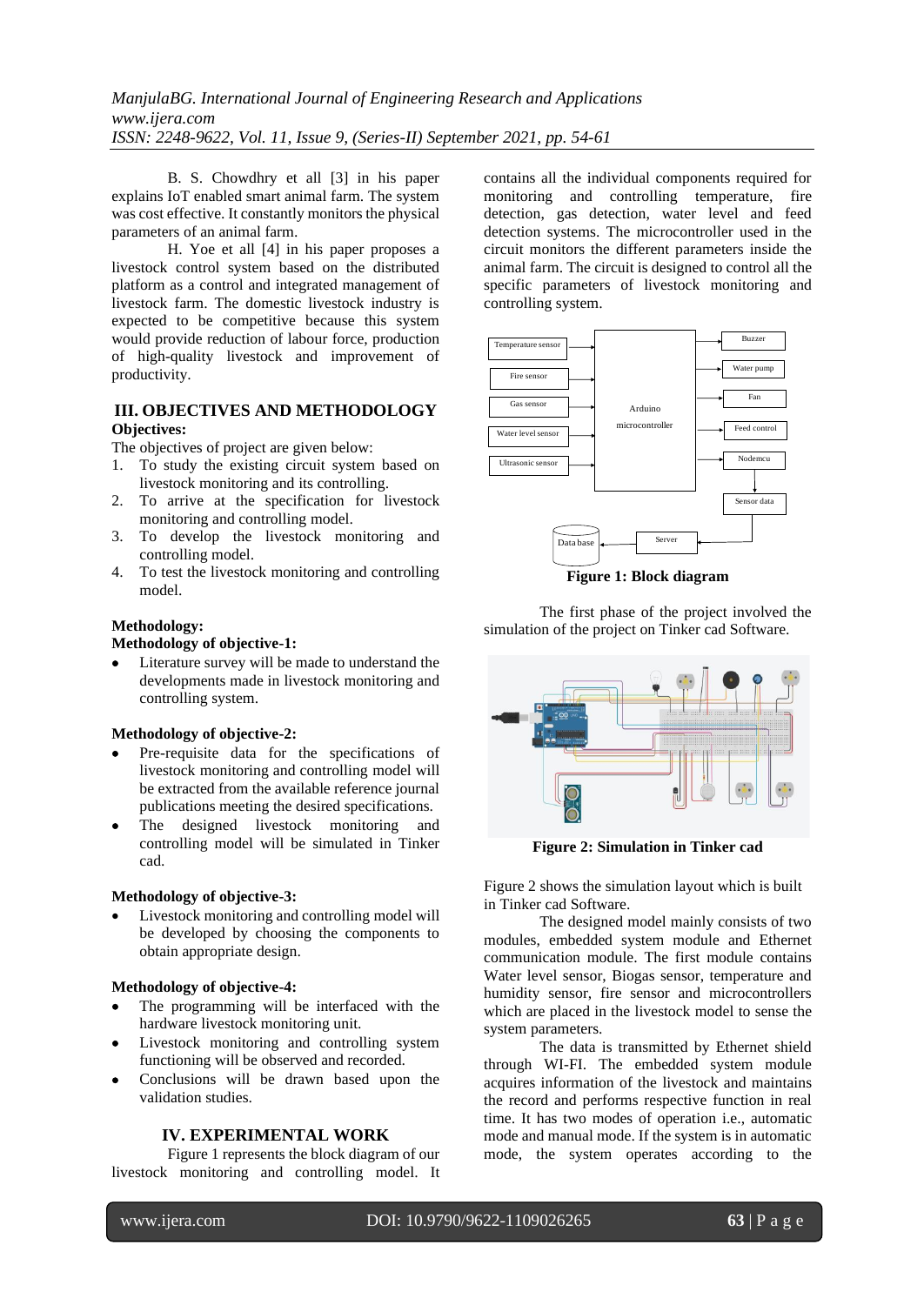programmed threshold values and keeps on giving feedback through GUI on certain IP.

Moreover, if the System is in manual mode, it is controlled manually using switches in GUI. This smart animal farm consists of subsystems which are Biogas Control System, Feed Control System, Fire Detecting System and Water Control System.



**Figure 3: Flowchart**

The data flow diagram is shown in Figure 3



**Figure 4: Livestock monitoring and controlling Model**

Figure 4 shows the complete Livestock monitoring and controlling model including all the sensors like Water level sensor, Biogas sensor, temperature and humidity sensor along with other components.

| Sensor                | Condition                                                                                                      | Outcome                                                              |
|-----------------------|----------------------------------------------------------------------------------------------------------------|----------------------------------------------------------------------|
| Gas sensor            | <threshold<br><math>&gt;</math>Threshold</threshold<br>                                                        | <b>Buzzer OFF</b><br><b>Buzzer ON</b>                                |
| Temperature<br>sensor | <threshold<br><math>&gt;</math>Threshold</threshold<br>                                                        | Fan OFF, Bulb ON<br>Fan ON, Bulb OFF                                 |
| Water level<br>sensor | $>$ Threshold<br><threshold< td=""><td>No Water, Motor ON<br/>Water present, Motor OFF</td></threshold<>       | No Water, Motor ON<br>Water present, Motor OFF                       |
| Fire sensor           | $>$ Threshold<br><threshold< td=""><td>Fire Started, Sprinkler ON<br/>No Fire, Sprinkler OFF</td></threshold<> | Fire Started, Sprinkler ON<br>No Fire, Sprinkler OFF                 |
| Feed                  | <threshold<br><math>&gt;</math>Threshold</threshold<br>                                                        | Food not available, Food belt ON<br>Food available.<br>Food belt OFF |

#### **Table 1: Results**

The humidity of the system is different throughout the day. The results as in table 1 reveal that it can be maintained using this smart system. The temperature of livestock can be stabilized using heater and fan. The continuous data from the temperature sensor is used to maintain the temperature of the system. If the biogas indication is less than threshold value it will not turn on exhaust system. If it becomes more than a threshold value it will start an exhaust system. If the feed in the container is less than a threshold value or a certain quantity then system turns on the feed valve to maintain up to a specified level. If the fire sensor value goes below the threshold value, system turns on an alarm. Finally, if the water level becomes below the threshold value, the system turns on the water pump.

#### **V. CONCLUSION**

Farming plays an important role in today's world and it requires proper environmental and diet care. A smart system is needed to operate and monitor animal farm remotely.

The developed model comprises feed filling system, water filling system, temperature control system, biogas exhaust system, fire detecting system. The data from the system is transmitted and received by a certain IP address and port address using a WIFI router to the GUI of the system. The system can be controlled and monitored using the GUI of the system.

It continuously monitors the physical parameters of the livestock. It can be controlled manually as well as automatically. This design is suitable for any kind of livestock with slight modifications.The design of smart livestock farm requires less human intervention**.**